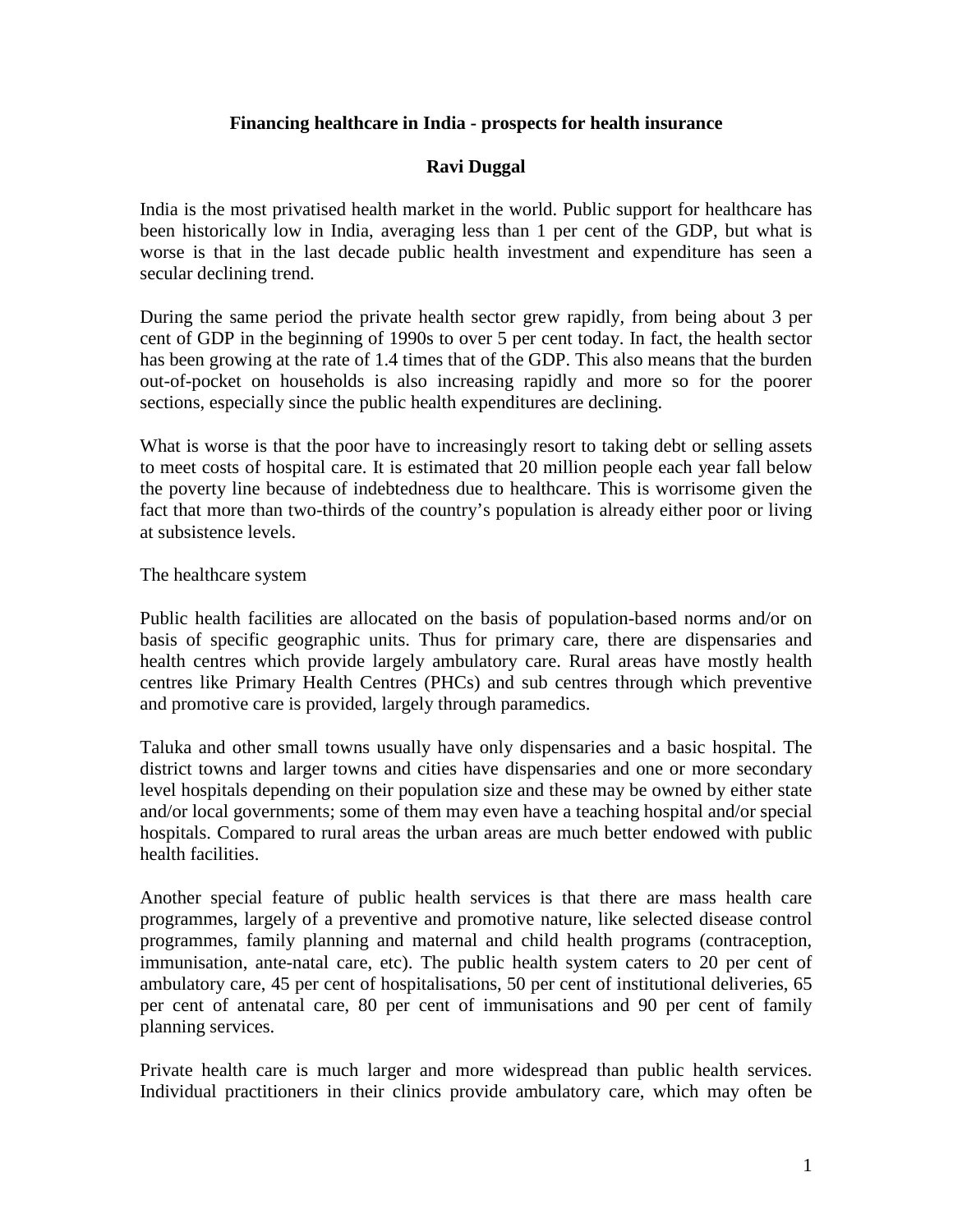within their residence. The number of registered practitioners is estimated to be about 13 lakhs across the country with large concentrations in states like Maharashtra, Gujarat and the southern states, and about 80 per cent are in the private sector.

The allopathic doctors constitute about 45 percent of total registered practitioners and are located mostly in urban areas, whereas the non-allopaths are mostly located in the smaller towns and rural areas. With regard to private hospitals the data gaps are similar. There is no proper registration process for private hospitals and hence the data available is a gross underestimate, as revealed by surveys in Maharashtra and Andhra Pradesh.

The latest estimate reveals that nearly 70 per cent of all hospitals and 40 per cent of all hospital beds in the country are in the private sector with over 80 per cent of them being in urban areas. A peculiar characteristic of private health services is that, unlike the public health sector, they provide almost entirely only curative care. Further, the private health sector is fully commodified and totally unregulated with a complete absence of ethics in practice.

## Financing healthcare

The total value of the health sector in India today is over Rs 1,500 billion or US\$ 34 billion. This works out to \$34 per capita which is 6 per cent of GDP. Of this 15 per cent is publicly financed, 4 per cent is from social insurance, 1 per cent private insurance and the remaining 80 per cent being out of pocket as user-fees (85 per cent of which goes to the private sector). Two thirds of the users are purely out-of-pocket users and 90 per cent of them are from the poorest sections.

The tragedy is that in India, as elsewhere, those who have the capacity to buy healthcare from the market most often get healthcare without having to pay for it directly, and those who are below the poverty line or living at subsistence levels are forced to make direct payments, often with a heavy burden of debt, to access healthcare from the market. National data reveals that 50 per cent of the bottom quintile sold assets or took loans to access hospital care.

Hence loans and sale of assets are estimated to contribute substantially to financing healthcare. This makes the need for insurance and social security even more imminent.

Public financing of healthcare comes largely from state government budgets, about 80 per cent, and the balance from the Union government (12 per cent) and local governments (8 per cent). Of the total public health budget today, about 10 per cent is externally financed in contrast to about 1 per cent prior to the structural adjustment loan from the World Bank and loans from other agencies.

Private financing is mostly out-of-pocket with a large proportion, especially for hospitalisations, coming not from current incomes but from savings, debt and sale of assets. Insurance contributions, whether for social insurance schemes or as private insurance premiums, constitute a very small proportion.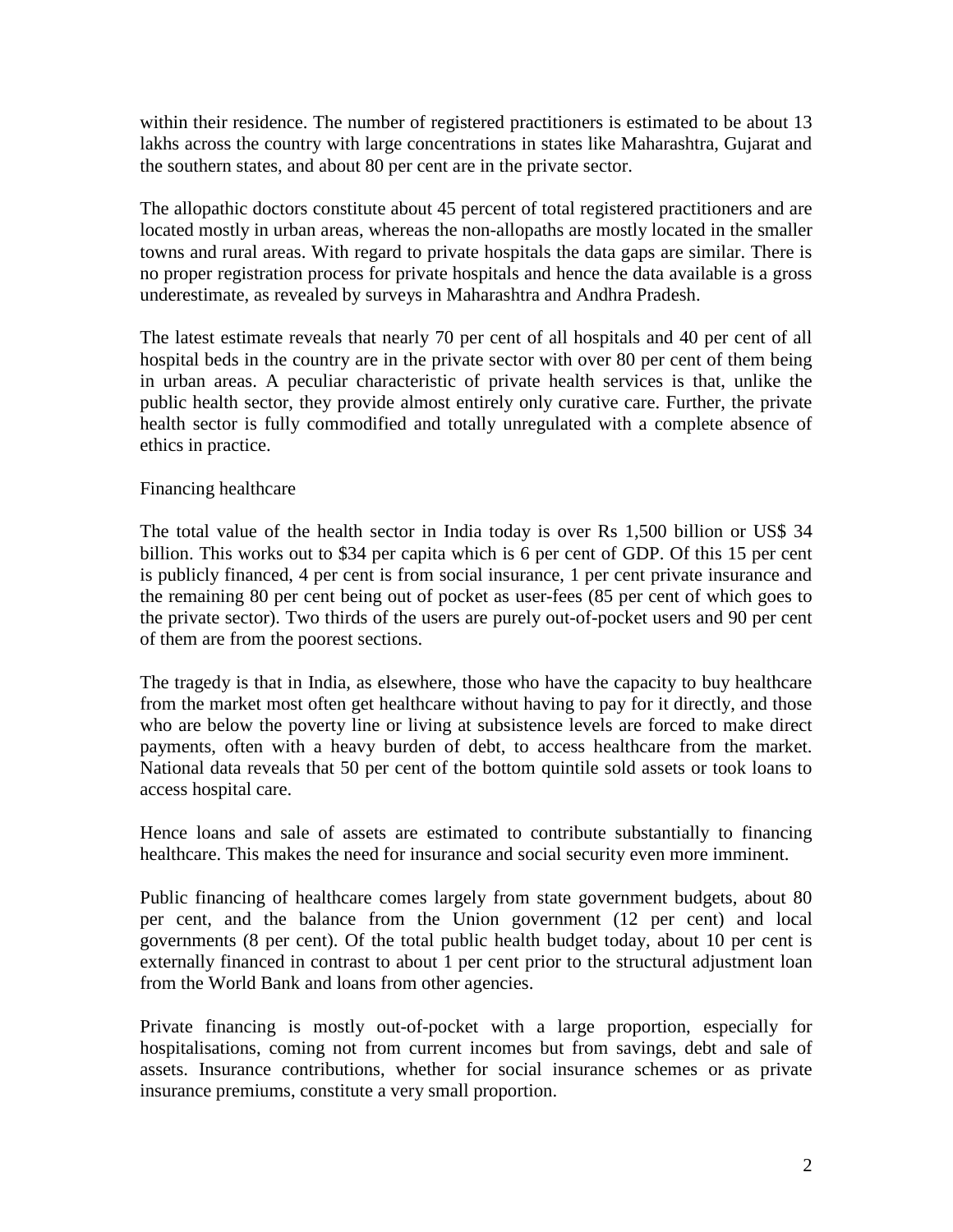#### Social health insurance

The total employment in India today is estimated at 400 million but of this only 28 million is in what is called the organised sector, which is covered by comprehensive social security legislation, including social health insurance. The largest of this is the ESIS which covers 8 million employees, and including family members provides health security to 33 million persons. In 2002-03, the ESIS Corporation spent Rs 12 billion on healthcare for its member beneficiaries averaging Rs 365 per beneficiary. This effectively covers a mere 3.2 per cent of the population.

Another about half per cent of the population is covered through the CGHS. In the same year the CGHS spent Rs 2 billion averaging Rs 450 per beneficiary. While these social insurance plans have been around for a long time, their credibility is at stake and large scale out-sourcing to the private sector is taking place.

ESIS has private panel doctors in large cities who provide ambulatory care to those covered under ESIS whereas their own doctors in dispensaries and hospitals run by ESIS are increasingly idling. Similarly under CGHS, those covered are being given 'choice' to access private healthcare by being given reimbursements which for instance for a by-pass surgery could go upto Rs 150,000 for a senior bureaucrat.

Further, other government employees like the railways, defence services and the P&T department have significant healthcare services and/or reimbursements for their employees which amounts to a significant Rs 16 billion per annum and this averaged a whopping Rs 1,150 per beneficiary.

Also welfare funds have been created by Acts of parliament for specific occupational groups, including those in selected unorganised sector groups, like beedi workers, plantation workers, mine workers, building/construction workers, head load workers to meet social security benefits like healthcare, education, recreation, water supply, housing etc.

In 2002-03 these funds expended Rs 350 million on healthcare, which was about half the expenditure of the welfare funds. From rest of the organised sector, largely the middle and upper middle classes, about 30 million persons are provided healthcare protection from employers through reimbursements and/or employer provision.

This is estimated at about Rs 24 billion per year, averaging Rs 3000 per employee per annum. Thus about 10 percent of the country's population has some form of social insurance cover for health through their employment.

From time to time, the government has also introduced social security schemes, including health cover for various groups of population, especially the poor or below poverty line groups, in the unorganised sector, like the Krishi Shramik Samajik Sanstha Yojana, National Social Assistance Programme, National Family benefit scheme, National maternity benefit scheme, handloom workers thrift, health and group insurance,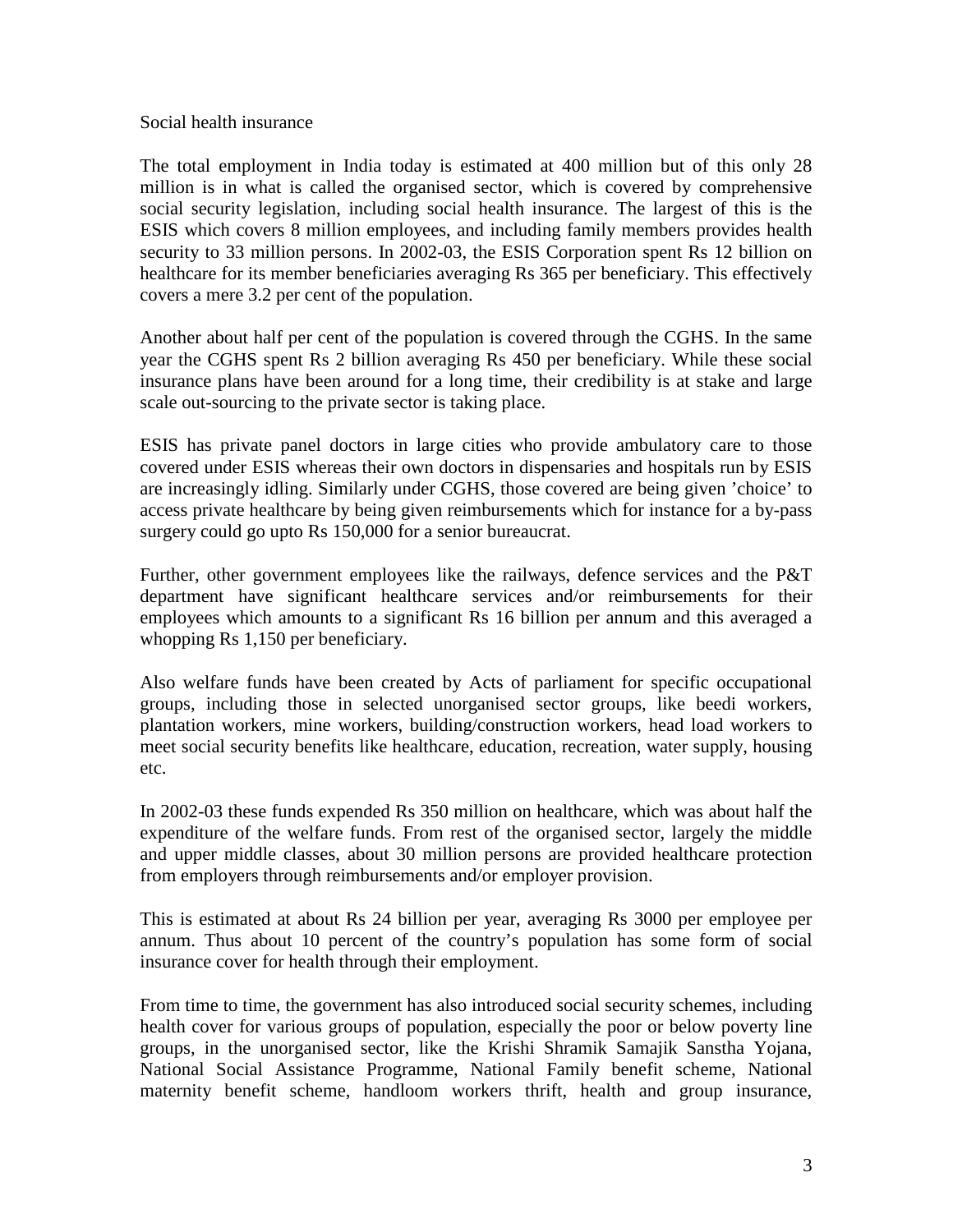agricultural workers central scheme, janashree bima yojana, state govt welfare funds, national illness assistance fund and state illness funds etc.

But these schemes are not run on a regular basis, that is if a person gets a benefit once there is no guarantee that the same person continues to get access to that scheme on a regular basis. No firm figures of their coverage are available because most such schemes, like the latest community health insurance scheme in the 2003-04 budget, are populist announcements to lend social credibility to the budget and when the next budget comes the scheme gets quietly archived.

### Private health insurance

Private or what is often also called "voluntary" insurance is a recent phenomena starting in an organised way some time in the mid-eighties through the public sector insurance companies. Prior to that these insurance companies did have group insurance schemes for their special clients (read big general insurance clients) but that covered an insignificant number of employees and their families. From mid '80s, the mediclaim scheme which is an individual hospitalisation policy and does not cover comprehensive healthcare was started.

This picked up momentum gradually and entered the growth phase around 1998 but even today covers just over one percent of the population. The public sector insurance companies gross annual premiums of Rs 10 billion for mediclaim policies from 10 million insured lives. In the last few years, some private insurance companies have also entered the fray but they are as yet very small players having less than 10 per cent of the market share.

Insurance persons predict that mediclaim is slated to touch 50 million persons in the next two years with the rapidly escalating cost of private healthcare as also extension of user fees in public hospitals. The private insurance companies are also slated to capture an increased market share in this business.

### Prospects for health insurance

The current political economy of healthcare in India makes India the most privatised health sector in the world. Out of pocket expenditures is the main mechanism of financing healthcare and in the context of large-scale poverty in India this not only contributes to widespread inequities but is also unsustainable. Public investments and expenditure on healthcare have been declining since India acquiesced to SAP.

The limited social insurance coverage, which exists mostly for the middle classes in India, is witnessing declining trends and also experiencing privatisation. World Bank and other multilateral and bilateral agencies are promoting private insurance as an option for classes who can afford to pay premiums and community finance strategies for the poorthey are advocating for a declining role of the state in public health finance.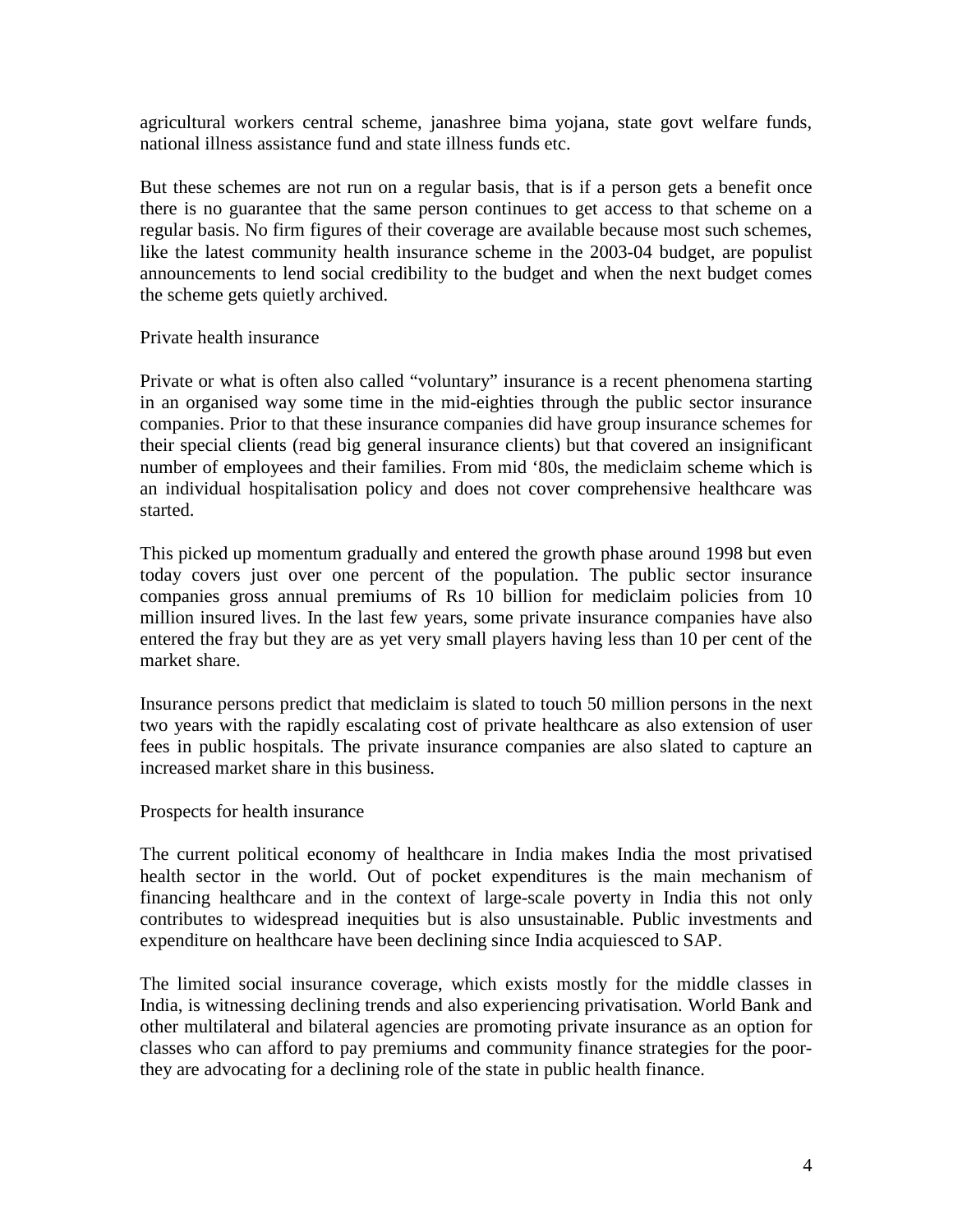This is contradictory to global experience which shows that universal access with equity can only be achieved with financing mechanisms which are largely of a public nature like social insurance, tax revenues, payroll deductions or some such combinations.

The phenomenal growth of the private health sector has also coincided with the decline and collapse of the public health sector during the same period. This is partly due to the worsening fiscal crises. In India Tax: GDP ratios are down to a mere 12 per cent as against most developed countries where such ratios are close to 30 per cent. With current fiscal policies directed at further reductions in tax revenues, the states' resource pool will shrink further and social expenditures like healthcare are the first to come under pressure.

What is worse is that the private health sector is completely unregulated, lacks any semblance of ethics in medical practice and no standards of care are followed. In such an environment health insurance does not stand a chance and it is precisely this factor that has prevented health insurance of any kind from playing any significant role in financing healthcare in the country.

Hence the little health insurance that exists in India, whether social or private, is restricted to classes who have the capacity anyway to buy the best healthcare from the market. And the poor and subsistence level populations who actually need the protection of insurance are burdened with out of pocket expenditures given the fact that public health services are not adequately accessible.

For health insurance to become a reality public finance has to take a dominant position for financing healthcare. For this to be made possible the entire health care system in the country, public and private, needs to be organised into a defined system which functions according to rules and regulations, uses standardised protocols for treatment and care, is subject to price regulation and is financed through pooling of all available resources under an independent and autonomous authority which is a public monopoly and accountable to all stakeholders.

To facilitate an organised and publicly financed healthcare system, a very large proportion of the work force will have to be included under a contributory scheme through the social insurance route. About half the country's population has the potential to be part of a social insurance mechanism.

The other half of the population can be supported through tax revenues and other publicly raised revenues, like sin taxes on alcohol, tobacco, paan masalas, private vehicles etc. The enhanced social insurance mechanism has the potential to raise an additional 2 per cent of the GDP for the public health sector. This is highly feasible in India but will need the appropriate political will to make it a reality.

To give health insurance and related financing mechanisms a chance appropriate legislation and a constitutional mandate, which brings healthcare into the social security ambit from a rights framework, will be necessary. For this to happen political will has to